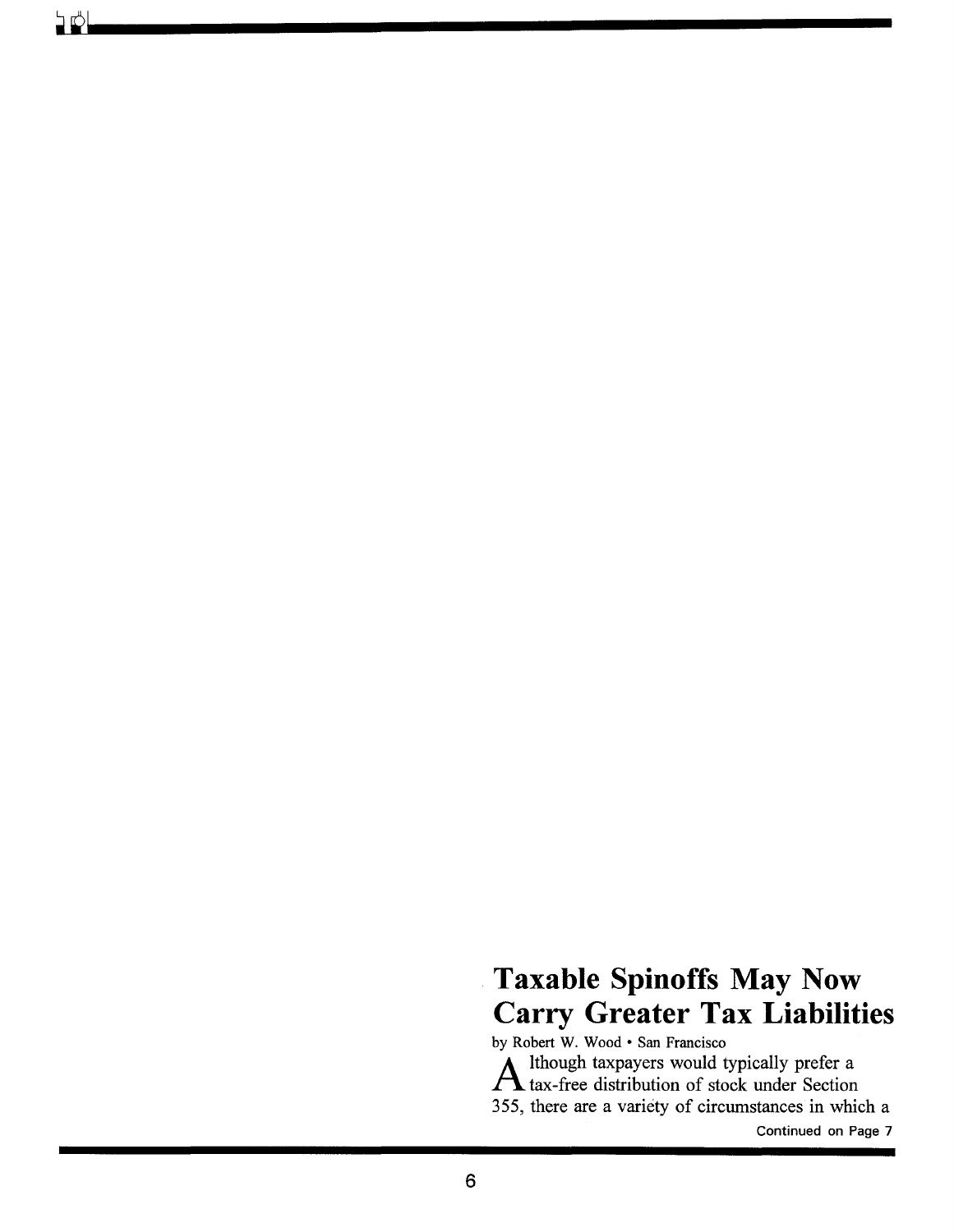## **TAXABLE SPINOFFS** Continued from Page 6

taxable distribution may either be attractive, or at least not unattractive. It may be impossible for the transaction to qualify as a tax-free spinoff for any one of a number of reasons, or it may actually be desirable for the transaction to be structured in a taxable fashion. Either way, it will become necessary to determine precisely what the tax is. One would think that would be easy. A recent Tax Court case suggests otherwise.

In *Pope* & *Talbot, Inc. v. Commissioner,* 104 T.C. No. 29 (1995), the taxpayer was a publicly held corporation in the timber, land development and resort businesses in Washington state. In October of 1995, the board of directors and shareholders adopted a plan of distribution calling for the transfer of assets of certain businesses to Pope Resources, a newly formed limited partnership. The partnership had two Delaware corporations as managing general partner and standby general partner, respectively. These two corporate partners initially were owned equally by two of the principal shareholders. Under the plan, one corporation was to receive partnership units when Pope & Talbot transferred the Washington properties to the partnership. This corporate general partner was then to make a pro rata distribution of partnership units to the Pope & Talbot shareholders.

In late 1985, pursuant to the plan, Pope & Talbot transferred its Washington timberlands to the partnership subject to a substantial and newlyacquired loan. Also transferred were the land development and resort businesses, and \$1.5 million in cash. Pursuant to the plan, the general partner issued partnership units to each holder of record of Pope & Talbot stock, with each shareholder receiving one partnership unit for every five shares of common stock held.

### **Big Question**

The issue in the case was how to value the property distributed to the shareholders. There was no dispute about the facts, nor even about the taxability of the distribution. After all, the common shareholders of Pope & Talbot wound up receiving partnership interests in a partnership holding some of the assets previously held by Pope & Talbot. The question was how much these partnership units should be worth. The taxpayer (Pope & Talbot)

argued that the fair market value of the property distributed should be determined by reference to the value of the partnership units received by each shareholder. That sounds sensible. On the other hand, the IRS contended that under Section 311(d), the fair market value of the property distributed had to be determined as if the property had been sold in its entirety.

Although one might have thought that such a question would have been resolved long ago, the Tax Court in its opinion acknowledged that this was an issue of first impression, requiring the court to determine just what property interest must be valued for purposes of Section  $311(d)$ . Is it: (1) the entire property interest which is being taken out of corporate solution; or (2) the fractional interests received by the shareholders? The Tax Court acknowledged that both parties relied on purportedly clearly statutory language. The Tax Court, however, noted that it found the statutory language uncertain and therefore had to resort to rifling through the legislative history.

### **Age·OId Provision**

Section 311(d) dates to the Tax Reform Act of 1969, designed in large part to tax corporations on their use of appreciated property in stock redemptions. The legislative history suggests that using appreciated property in this fashion should be treated essentially as if the property had been sold. Subsequently, Section 311(d) was amended to cover more circumstances than mere redemptions.

The Tax Court concluded that the purpose underlying Section  $311(d)$  was to tax the appreciation in value that occurred during the time the distributing corporation held the property, thus preventing the corporation from avoiding tax on the inherent gain by distributing that property to its shareholders.

The precise method of valuation was significant. Under the taxpayer's theory, the property distributed to the shareholders (the partnership interests) had a value of \$40,325,775. The government, on the other hand, argued that the appropriate value was \$115,610,385. The Tax Court assumed for purposes of rendering its decision that these valuation figures were accurate. Why the difference? In the one case, one looks at the fair